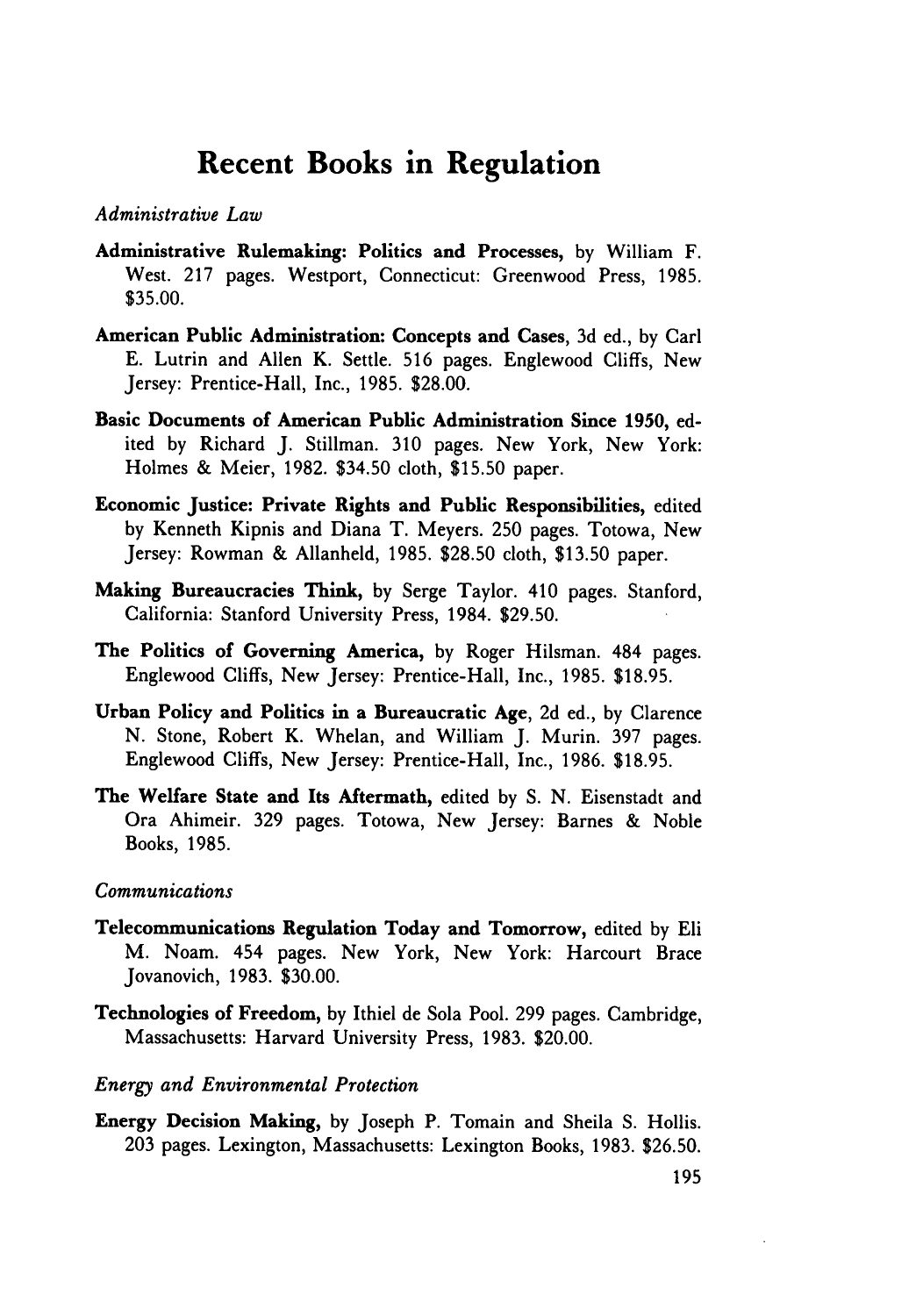- Energy Policy in America Since 1945, by Richard H. K. Vietor. 363 pages. Cambridge, England: Cambridge University Press, 1984. \$29.95.
- To Breathe Freely: Risk, Consent, and Air, edited by Mary Gibson. 294 pages. Totowa, New Jersey: Rowman & Allanheld, 1985. \$35.00.

## *Finance and Securities*

- Commodities Regulation, by Philip McBride Johnson. Two volumes, 1095 pages. Boston, Massachusetts: Little, Brown & Co., 1982. \$75.00/volume, \$140.00/set.
- Fundamentals of Securities Regulation, by Louis Loss. 1353 pages. Boston, Massachusetts: Little, Brown & Co., 1983. **\$50.00,** with 1985 supplement.
- Monetary Policy in Our Times, edited by Albert Ando, Hidekazu Eguchi, Roger Farmer, and Yoshio Suzuki. 335 pages. Cambridge, Massachusetts: The MIT Press, 1985. \$25.00
- Tender Offers: Developments and Commentaries, edited **by** Marc I. Steinberg. 363 pages. Westport, Connecticut: Quorum Books, 1985. \$45.00.

## *Health, Safety, and Consumer Protection*

- Health Care Cost Management: Private Sector Initiatives, **by** Peter **D.** Fox, Willis B. Goldbeck, and Jacob J. Spies. 199 pages. Ann Arbor, Michigan: Health Administration Press, 1984. \$22.50.
- Test and Protest: The Influence of Consumers Union, **by** Norman Isaac Silber. **172** pages. New York, New York: Holmes **&** Meier, 1983. \$34.50 cloth, \$14.50 paper.

## *Industrial Policy and Antitrust*

- Antitrust and Regulation: Essays in **Memory of John J. McGowan,** edited by Franklin M. Fisher. 307 pages. Cambridge, Massachusetts: The MIT Press, 1985. \$35.00
- Antitrust Law and Local Government, by Mark R. Lee. 220 pages. Westport, Connecticut: Quorum Books, 1985. \$35.00.
- Business Investment in the **U.S.: A** Guide to Federal and State Incentive Programs, Laws, and Restrictions, by Raymond J. Waldmann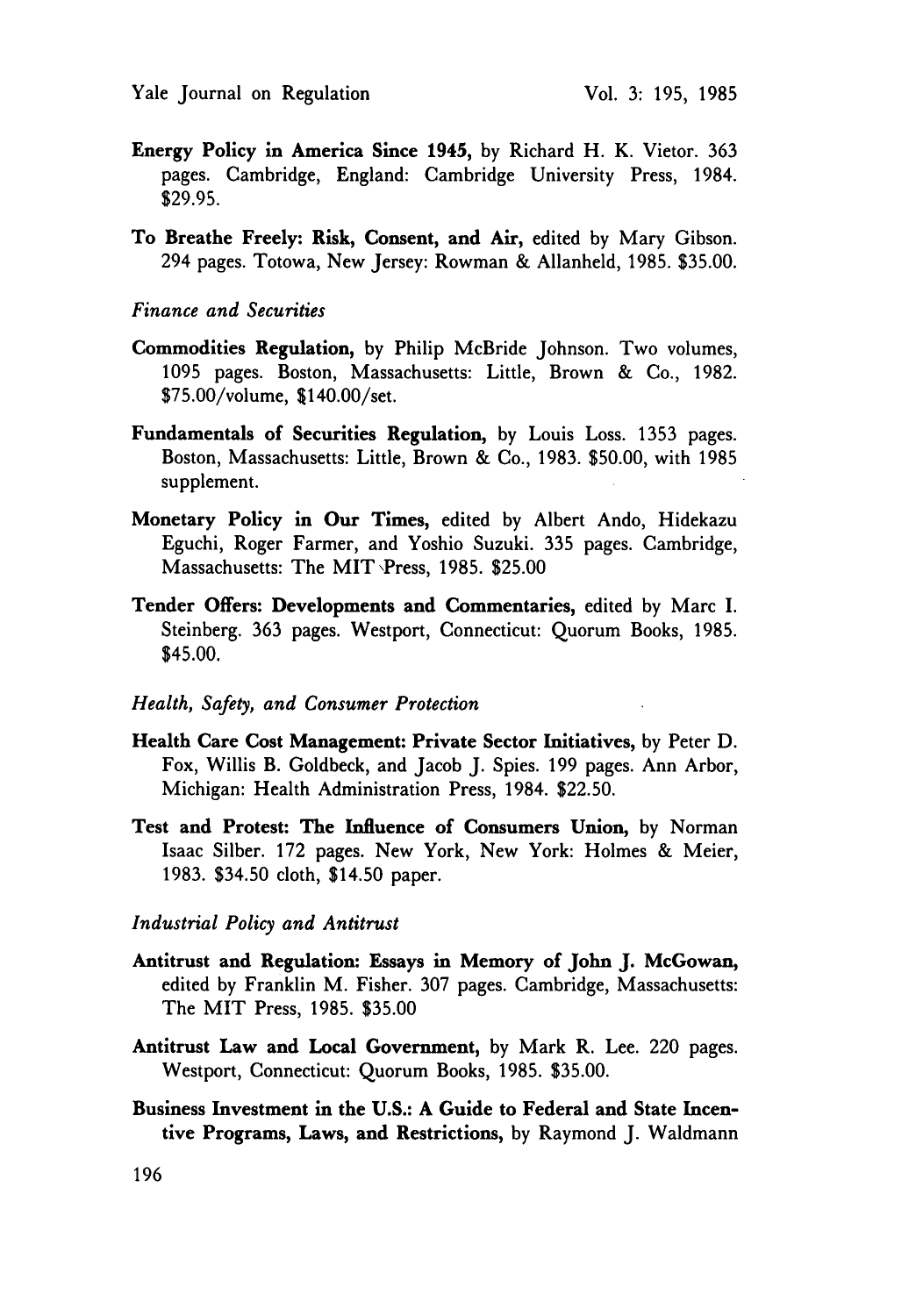and Robert A. Cohn. 411 pages. Washington, D.C.: The Bureau of National Affairs, Inc., 1984. \$75.00.

- The Changing Law of Fair Representation, edited by Jean T. McKelvey. 298 pages. Ithaca, New York: Industrial and Labor Relations Press, Cornell University, 1985. \$25.00 cloth, \$12.95 paper.
- Mergers in the New Antitrust Era, by Thomas W. Brunner, Thomas **G.** Krattenmaker, Robert A. Skitol, and Ann Adams Webster. 314 pages. Washington, D.C.: Bureau of National Affairs, Inc., 1985. \$40.00.
- New Deals: The Chrysler Revival and the American System, **by** Robert B. Reich and John D. Donahue. 359 pages. New York, New York: Times Books, Random House, Inc., 1985. \$17.95.
- Reindustrialization and Technology, by Roy Rothwell and Walter Zegveld. 282 pages. Armonk, New York: M. E. Sharpe, Inc., 1985. \$30.00 cloth, \$14.95 paper.

## *International Affairs*

- Classics of International Relations, edited **by** John **A.** Vasquez. **362** pages. Englewood Cliffs, New Jersey: Prentice-Hall, Inc., **1986. \$19.95.**
- The Politics of **U.S.** International Trade, **by** Stefanie Ann Lenway. **228** pages. Marshfield, Massachusetts: Pitman Publishing, Inc., **1985. \$22.95.**

## *Public Utilities*

Unnatural Monopolies: The Case for Deregulating Public Utilities, edited **by** Robert W. Poole, Jr. 224 pages. Lexington, Massachusetts: Lexington Books, **1985. \$25.00,**

## *Regulatory Reform*

- Alternatives to Regulation, by Michael S. Baram. 245 pages. Lexington, Massachusetts: Lexington Books, 1982. \$27.50.
- Deregulating the Airlines, by Elizabeth Bailey, David R. Graham, and Daniel P. Kaplan. 243 pages. Cambridge, Massachusetts: The MIT Press, 1985. \$19.95.
- Free Enterprise and Economic Organization: Government Regulation, 6th ed., by Louis B. Schwartz, John J. Flynn, and Harry First.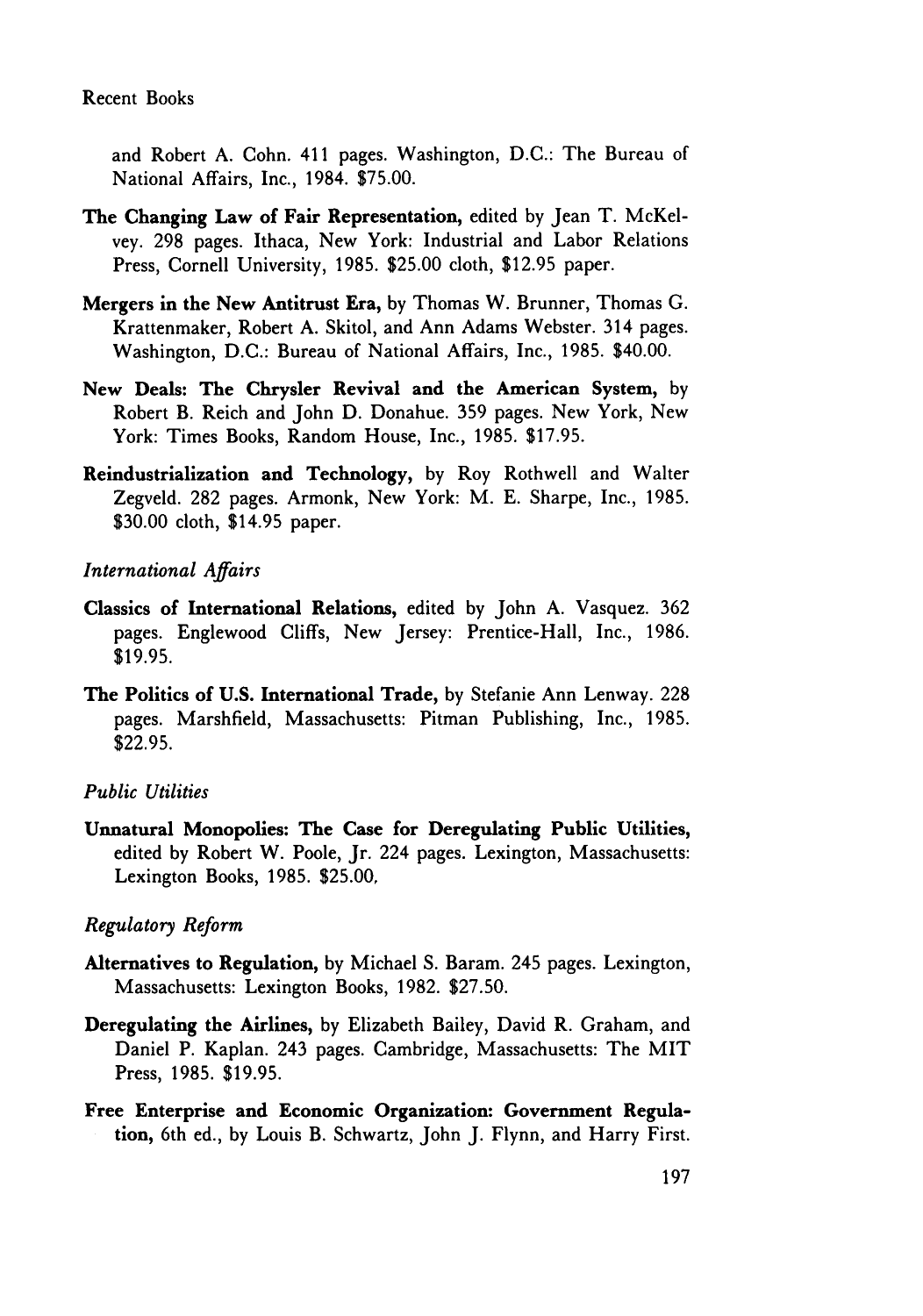Yale Journal on Regulation

1002 pages. Mineola, New York: The Foundation Press, Inc., 1985. \$38.00.

- Reforming Federal Regulation, by Robert **E.** Litan and William **D.** Nordhaus. 204 pages. New Haven, Connecticut: Yale University Press, 1983. \$7.95.
- Regulation: Politics, Bureaucracy, and Economics, **by** Kenneth **J.** Meier. 334 pages. New York, New York: St. Martin's Press, 1985. \$12.95.
- Regulatory Decision Making: The Virginia State Corporation Commission, by Lawrence J. O'Toole, Jr. and Robert S. Montjoy. 389 pages. Charlottesville, Virginia: University Press of Virginia, 1984. \$32.50:

#### *Transportation*

Regulation and Competition in Transportation: Selected Works oi James **C.** Nelson, edited **by** John W. Fuller. 441 pages. Vancouver, Canada: Centre for Transportation Studies, University of British Columbia, 1983. \$24.00.

To have books included in this listing and considered for review, send one copy, along with publication information, to:

> Book Review Editor *Yale Journal on Regulation* 401A Yale Station New Haven, Connecticut 06520